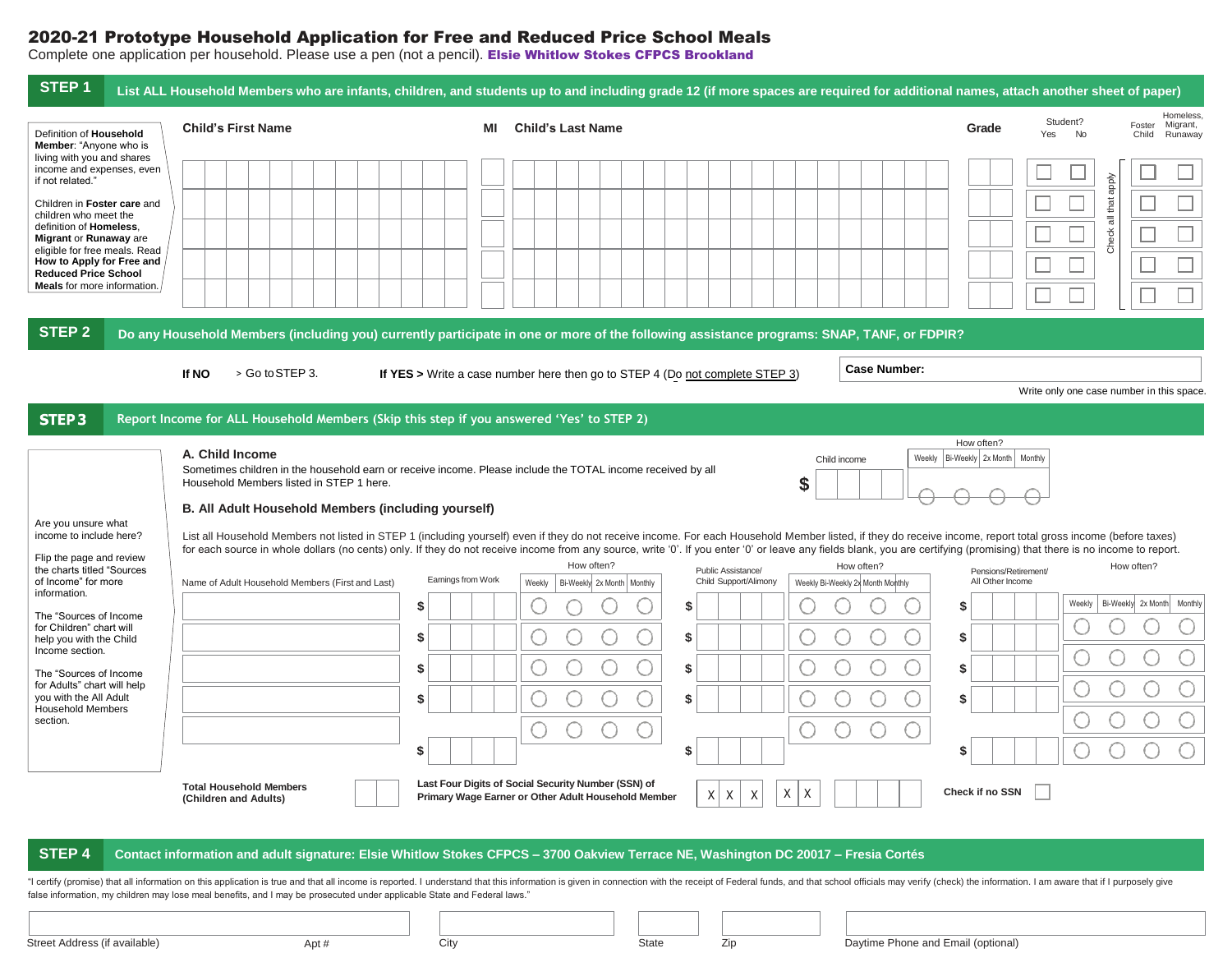Printed name of adult signing the form Signature of adult Today's date